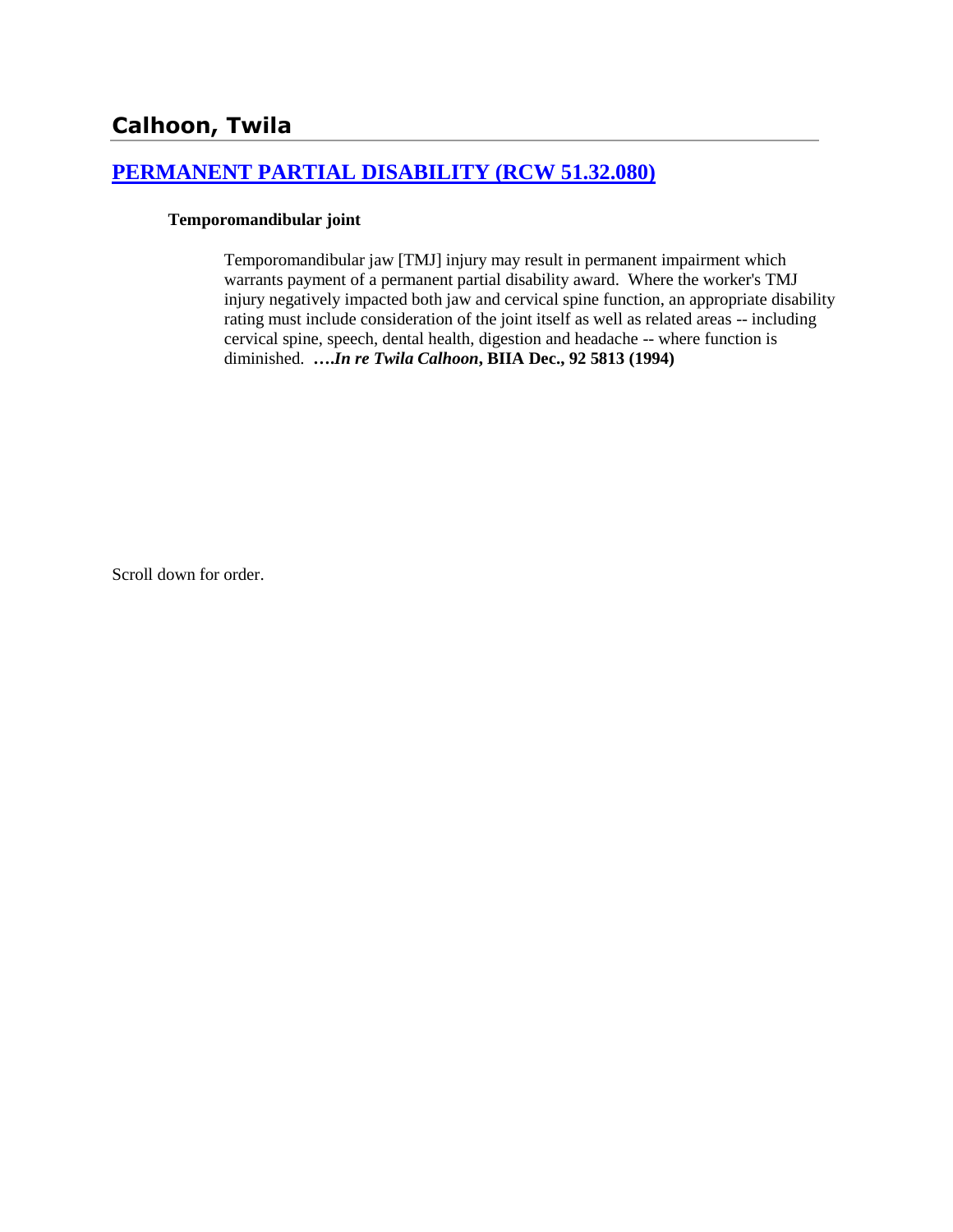### **BEFORE THE BOARD OF INDUSTRIAL INSURANCE APPEALS STATE OF WASHINGTON**

**)**

**IN RE: TWILA J. CALHOON ) DOCKET NO. 92 5813**

**CLAIM NO. J-486699 ) DECISION AND ORDER**

APPEARANCES:

Claimant, Twila J. Calhoon, by Casey & Casey, P.S., per Gerald L. Casey, Attorney

Employer, Alderbrook Inn Resort, by None

Department of Labor and Industries, by Office of the Attorney General, per Lisa Daeley Kelly, Assistant

This is an appeal filed by the claimant, Twila J. Calhoon, on October 14, 1992 from an order of the Department of Labor and Industries dated October 7, 1992 which closed the claim with time loss compensation as paid. In closing the claim, the order held for naught the Department's overpayment order of July 6, 1992 and paid awards for permanent partial disability equal to Category 2 of WAC 296- 20-240 for permanent cervical spine impairment and 8% of total bodily impairment for permanent temporomandibular joint impairment. **REVERSED AND REMANDED**.

# **DECISION**

Pursuant to RCW 51.51.104 and RCW 51.52.106, this matter is before the Board for review and decision on timely Petitions for Review filed by the claimant and the Department of Labor and Industries to a Proposed Decision and Order issued on August 12, 1993 in which the order of the Department dated October 7, 1992 was reversed and the matter remanded to the Department with directions to pay the claimant an award for permanent partial disability consistent with 75% as compared to total bodily impairment, less prior awards, if any, and to pay the claimant time loss compensation benefits for the period of time from October 2, 1991 through October 7, 1992 inclusive.

The Board has reviewed the evidentiary rulings in the record of proceedings and finds that no prejudicial error was committed and said rulings are hereby affirmed.

The issues raised by this appeal are several. 1) Was the claimant temporarily totally disabled from November 25, 1991 to October 7, 1992 as a causal result of her industrial injury? 2) As of October 7, 1992, were the claimant's conditions causally related to the industrial injury of September 28, 1984 fixed and stable? 3) If Ms. Calhoon's conditions were fixed, what was the extent of her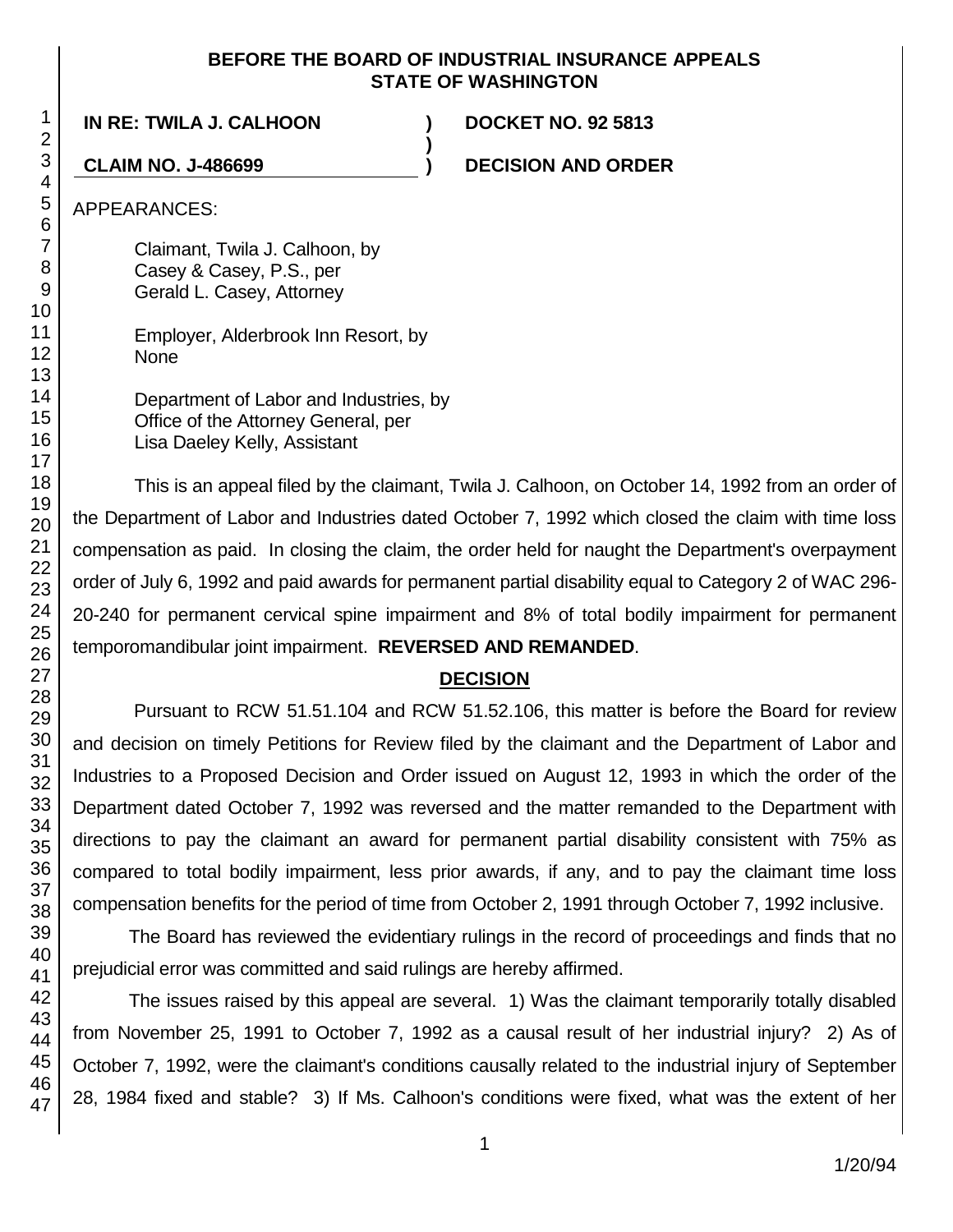disability, if any? Ms. Calhoon specifically alleges that as of October 7, 1992, she was a totally permanently disabled worker within the meaning of the Industrial Insurance Act.

Of the above issues, we chose to first address the question of permanent total disability. Our review of the record fails to reveal where the claimant presented adequate evidence to support her assertion that she is totally permanently disabled. To the contrary, it appears that this matter was visited for the first time in the claimant's Petition for Review after the close of the record. There is no medical or vocational testimony indicating that the claimant is permanently totally disabled. At best, Dr. Ralph Merrill's testimony supports the conclusion that Ms. Calhoon was temporarily totally disabled. However, that evidence is not sufficient to support a claim for total disability benefits and we conclude, therefore, that Ms. Calhoon was not permanently totally disabled as of the date of the order closing the claim.

Turning then to the issue of temporary total disability, we find that Ms. Calhoon established by a preponderance of the credible evidence that she was temporarily totally disabled from November 25, 1991 to October 7, 1992. Dr. Ralph Merrill, a certified specialist in oral maxillofacial surgery, treated Ms. Calhoon for her temporomandibular joint pain beginning in 1988 and continuing through February 1993. As Ms. Calhoon's treating physician, he performed multiple surgeries in September of 1988, January 1990, March 1990, September 1991 and December 1991. Given Dr. Merrill's credentials and long term contact with Ms. Calhoon, as well as his first hand surgical observation of her jaw condition, we are persuaded that he is in an excellent position to comment on whether Ms. Calhoon was employable. In this regard, his opinions are reasonably clear in that Ms. Calhoon was neither capable of working in late 1991 nor capable of working as of October 7, 1992. 6/7/93 Tr. at 24, 52. We find Dr. Merrill's opinions in this regard to be persuasive and conclude that Ms. Calhoon was temporarily totally disabled during the period in question.

A more difficult question is presented as to whether Ms. Calhoon's condition was fixed and stable as of October 7, 1992. In reviewing the entirety of the record, we note that Dr. Merrill states at two points in his testimony that Ms. Calhoon's condition is not fixed. In general terms, he believes that she is gradually worsening and will eventually have to have further surgery. However, considering his testimony at length, we see that he has no immediate recommendations and is reluctant to treat Ms. Calhoon any further, having exhausted all reasonable modalities of care as of October 7, 1992. Furthermore, Dr. Merrill goes on in his testimony to render an opinion as to the extent of Ms. Calhoon's permanent partial disability. In doing so, he acknowledges that Ms. Calhoon's condition is fixed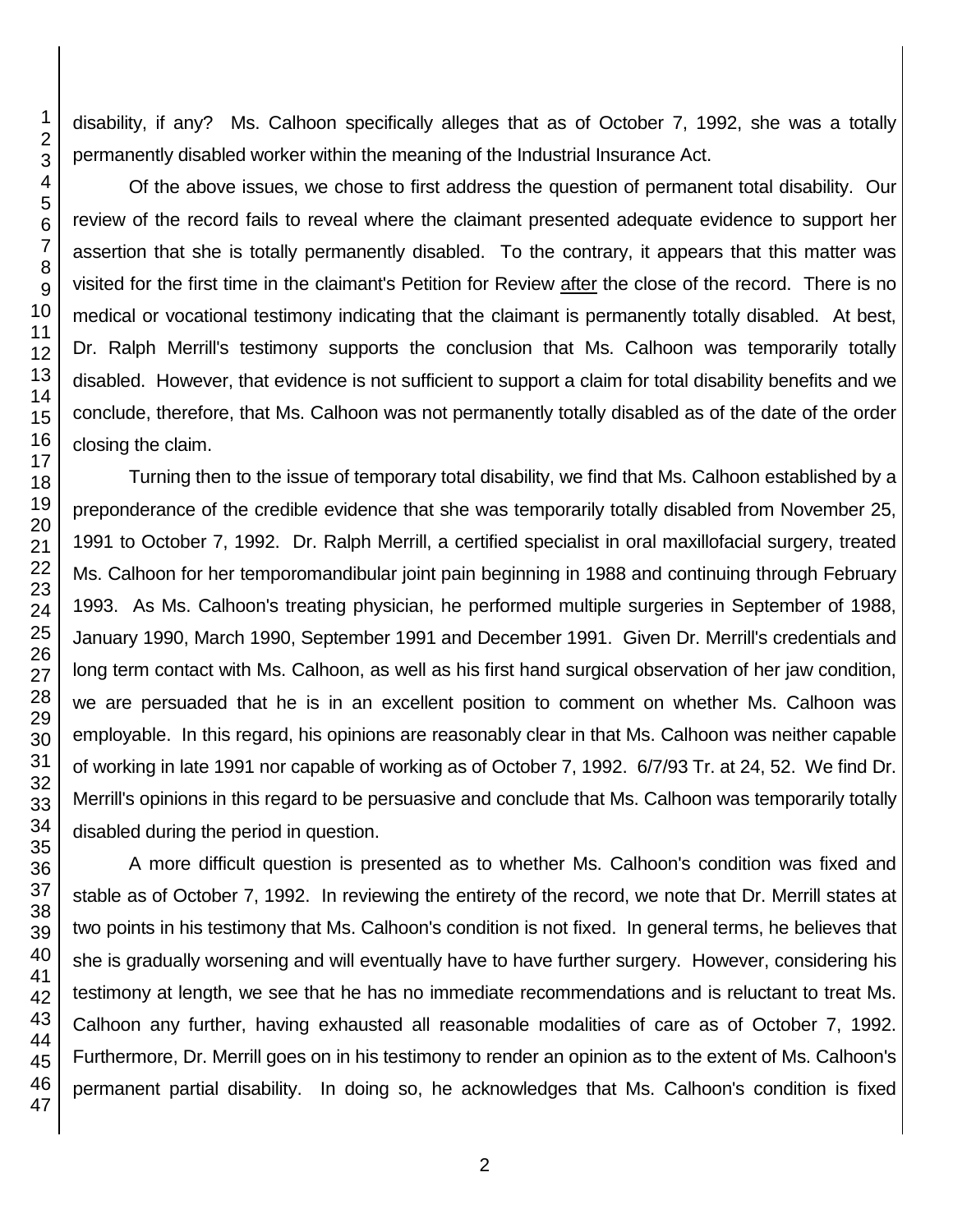sufficiently to the extent that her permanent impairment is capable of being determined so that a disability award could be considered. This is consistent with and supports the opinion of Dr. Ralph Zech, who testified that Ms. Calhoon's condition was medically fixed and stable as of the date of the Department's order of October 7, 1992.

Turning now to the question of permanent partial disability, both Dr. Merrill and Dr. Zech have given opinions as to the percentage of permanent partial disability that best describes Ms. Calhoon's residual impairment. Given the remarkable, nearly ten-fold difference in the amount of disability as expressed by the two physicians, the issue is not whether Ms. Calhoon has a permanent disability but, rather, the most accurate rating, based on all the evidence.

Washington law has long recognized that an attending physician is normally better qualified to give an opinion as to the patient's disability than a doctor who has seen and examined the patient once. Spalding v. Dep't of Labor & Indus., 29 Wn.2d 115 (1947); Groff v. Dep't of Labor & Indus., 65 Wn.2d 35 (1964); Hamilton v. Dep't of Labor & Indus., 111 Wn.2d 569 (1988). Applied to the case at hand, it would seem that Dr. Merrill's opinion should be accepted outright inasmuch as he has had both frequent contact and direct responsibility for treating Ms. Calhoon. Dr. Merrill stated that Ms. Calhoon's temporomandibular joint condition is best represented by a permanent partial disability rating of 75% as compared to total bodily impairment. That is a strikingly large disability rating. For comparison purposes with other kinds of impairments at similar percentage levels, the amputation value of a leg, for example, above the knee joint with short thigh stump is 60% as compared to total bodily impairment. The loss of an arm by disarticulation at the shoulder is 57% as compared to total bodily impairment. Total loss of hearing is 48%. Loss of an eye is 24%. Thus, a conclusion that Ms. Calhoon has a disability equal to 75% as compared to total bodily impairment should demonstrate a significant loss of bodily function comparable to the other described conditions at similar levels of disability. While we readily acknowledge Ms. Calhoon's impairments, they do not appear to us to represent a level of disability as high as that arrived at by Dr. Merrill.

The problem faced by Dr. Merrill is that permanent partial disability impairments of the temporomandibular joint are not included in either the category rating system as promulgated by the Department of Labor and Industries or the specified disabilities as outlined in RCW 51.32.080. RCW 51.32.080(2) provides that compensation for an unspecified disability shall be measured and compared to total bodily impairment and shall be in proportion, as nearly as possible, to the specified disability that it most closely resembles and approximates. Despite the language found in section (2),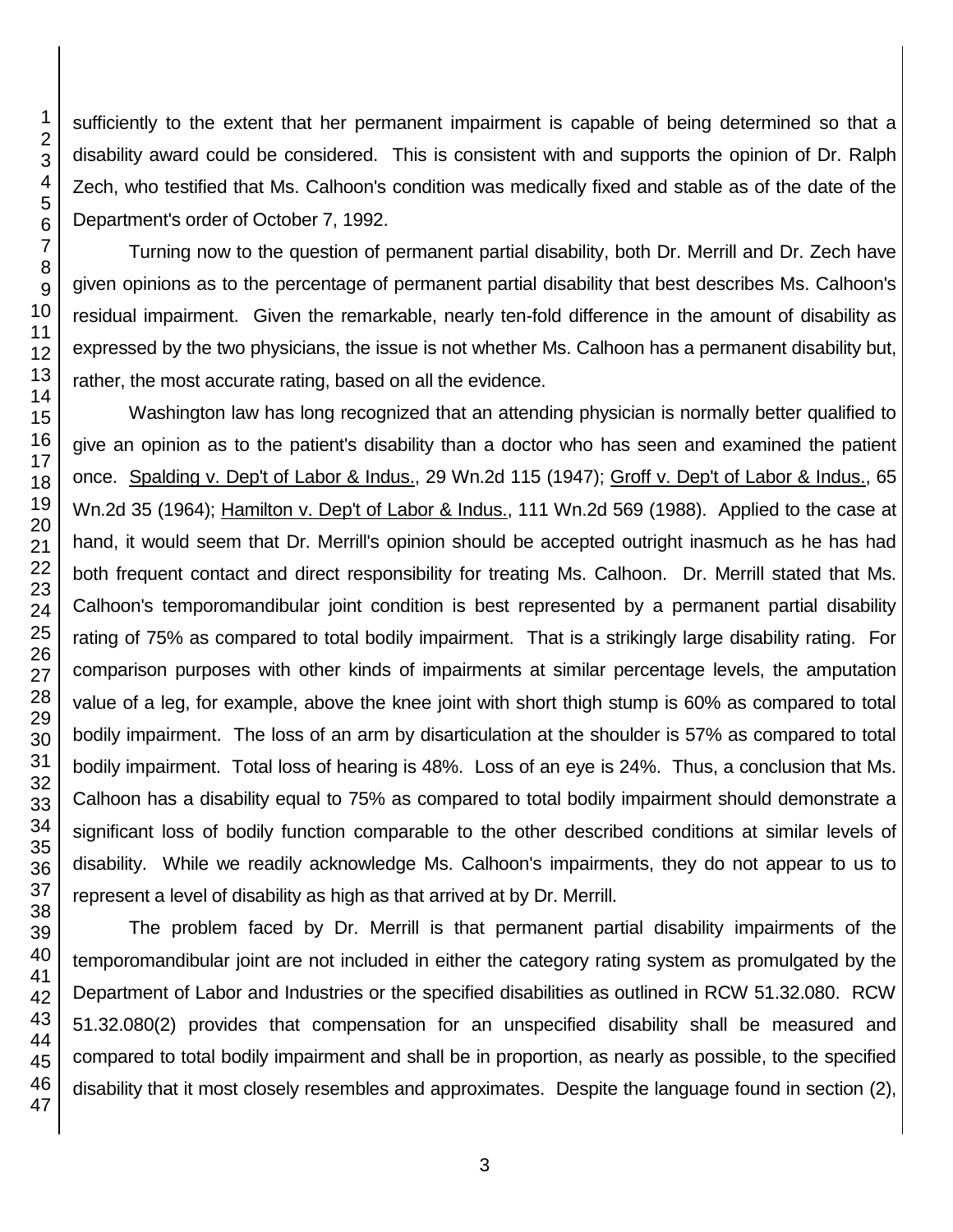we recognize that Dr. Merrill had little real guidance as to the percentage of impairment that might appropriately describe Ms. Calhoon's impairment.

In focusing greater attention on Dr. Merrill's impairment rating, we note that his percentages do not appear to accurately nor consistently reflect 75%. By our reading of his testimony at pages 31-35 of the transcript dated June 7, 1993, Dr. Merrill seems to have initially come up with a disability rating of either 84% or 90% of total bodily impairment, depending on how his testimony is interpreted. At pages 51-52 of his testimony, his calculations appear to fairly clearly total 84%. However, when stating his ultimate opinion, he said that Ms. Calhoon's disability was 75% of total bodily impairment. Then to confuse matters, he said that because her condition had worsened, Ms. Calhoon's disability should have been rated at 94% of total bodily impairment. Due to this confusion, we are left to conclude that Dr. Merrill's opinion of disability is not reliable in this instance. Part of Dr. Merrill's difficulty is that he appears to have taken a cumulative approach to rating permanent partial disability, adding on additional percentages for each of the several surgeries that Ms. Calhoon underwent without focusing on the totality of the underlying permanent impairment. By his method, an individual would receive a greater award after five surgeries than after only one, even though multiple surgeries might have served to not only reduce permanent disability, but also to improve bodily function. There is no support in the law for a rating technique that credits a disability award each time a medical treatment, such as surgery, is undertaken.

Unfortunately, the approach taken by Dr. Zech, who testified at the request of the Department of Labor and Industries, is not a great deal better. In stating his opinion that Ms. Calhoon's disability was best described by an 8% rating, Dr. Zech acknowledged that he knew little about the rating system he had used and was not in a position to defend it. The record is reasonably clear that Dr. Zech did not know whether the system had been adopted by the American Medical Association. To the contrary, it appears that it had not been. Furthermore, at the time of the hearing, the system used by Dr. Zech had not been promulgated into a formal Washington Administrative Code section by the Department of Labor and Industries. Although prepared for the American Association of Oral and Maxillofacial Surgeons by the Committee on Health Care Programs, the rating system does not presently rise to the dignity of law in the state of Washington.

Until either the state Legislature drafts specific legislation addressing permanent temporomandibular joint disabilities or the Department of Labor and Industries promulgates specific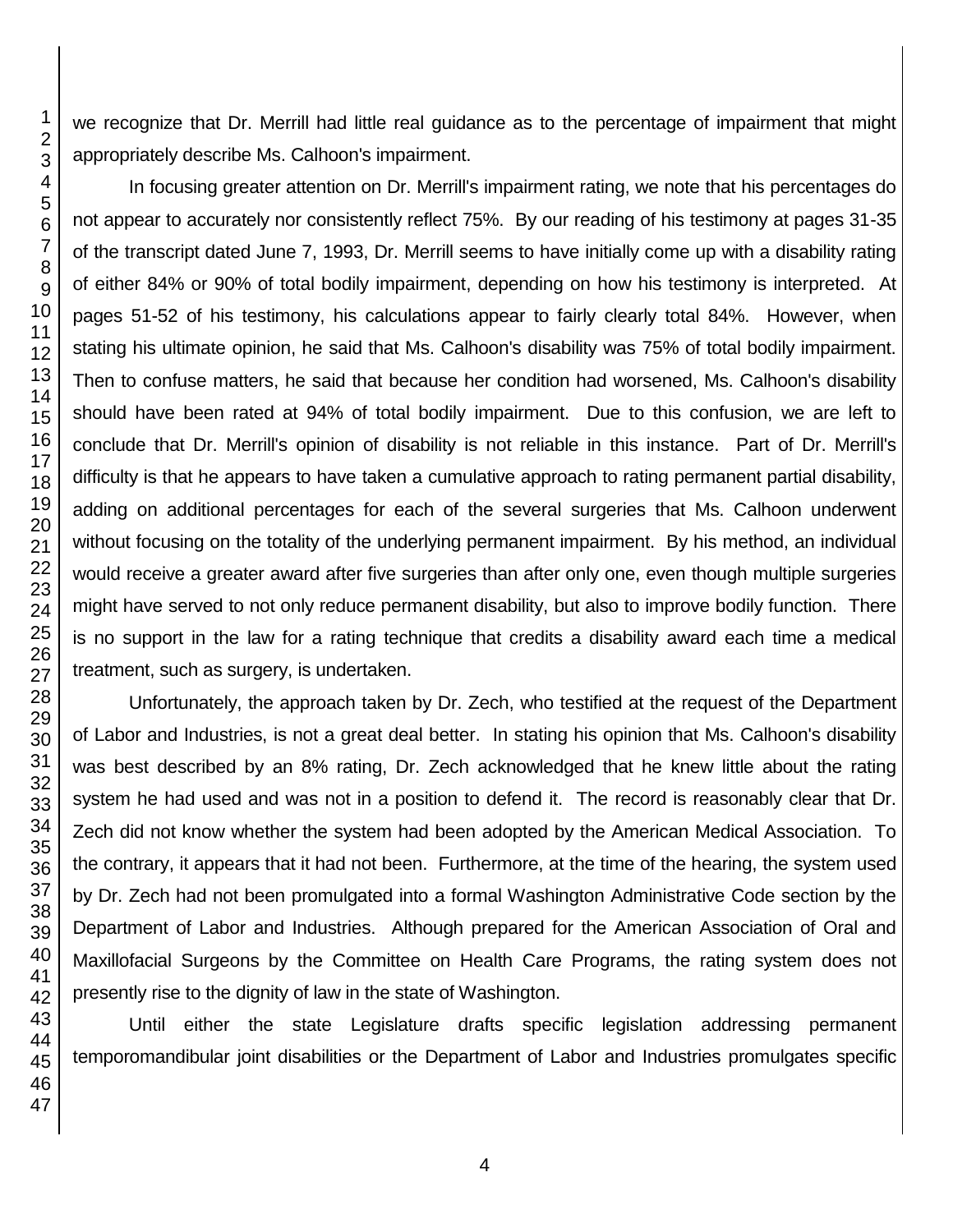Washington Administrative Code sections dealing with the impairment, we will be required to follow the provisions of RCW 51.32.080(2):

> Compensation for any other permanent partial disability not involving amputation shall be in the proportion which the extent of such other disability, called unspecified disability, shall bear to that above specified, which most closely resembles and approximates in degree of disability such other disability, compensation for any other unspecified permanent partial disability shall be in an amount as measured and compared to total bodily impairment.

In reviewing the record, we note that Dr. Zech found diminished motion of the jaw during up and down movement of the jaw, diminished side to side excursive movement, and diminished forward and back protrusive movement. He observed surgical scars from Ms. Calhoon's several surgeries and crepitus, or grating noise, in the temporomandibular joint on the right. He noted that the mandibular condyle on the right had degenerated such that he was unable to feel the condyle during examination. X-ray studies appeared as though moths were eating away at the bone. He found limited range of motion of the cervical spine in flexion, extension and lateral bending and observed bilateral impairment of the auriculotemporal nerve. Dr. Merrill confirmed Dr. Zech's findings. In addition, he found roughening, irregularities, degenerative deformities, adhesions, and osteophyte formation in the temporomandibular joint which caused Ms. Calhoon to experience myofascial pain in the jaw and cervical spine as well as disabling headache pain. He confirmed that she had, to use his words, "a horrible noise" in her right jaw with chewing and talking. He restricted Ms. Calhoon to lifting no more than 20 pounds and indicated that she should avoid yawning and similar motions that would require her to open her jaw widely. He restricted her eating so as to avoid hard foods. He stated that she should avoid all bumps and trauma to the jaw and believed that she was severely disabled because of frequent severe pain and headaches.

Given the above, we recognize that Ms. Calhoon's temporomandibular joint injury negatively impacts both her jaw and cervical spine function. She is unable to lift, look and turn as she did before her injury. She is limited in her ability to speak, chew or engage in many activities that might result in a bump or jarring of her jaw. She often suffers from myofascial pain and headache which are, in and of themselves, temporarily disabling. With this in mind, we believe that an appropriate disability rating for the temporomandibular joint must necessarily include consideration of the joint itself as well as those related areas whose function is diminished. The related areas may include, but are not necessarily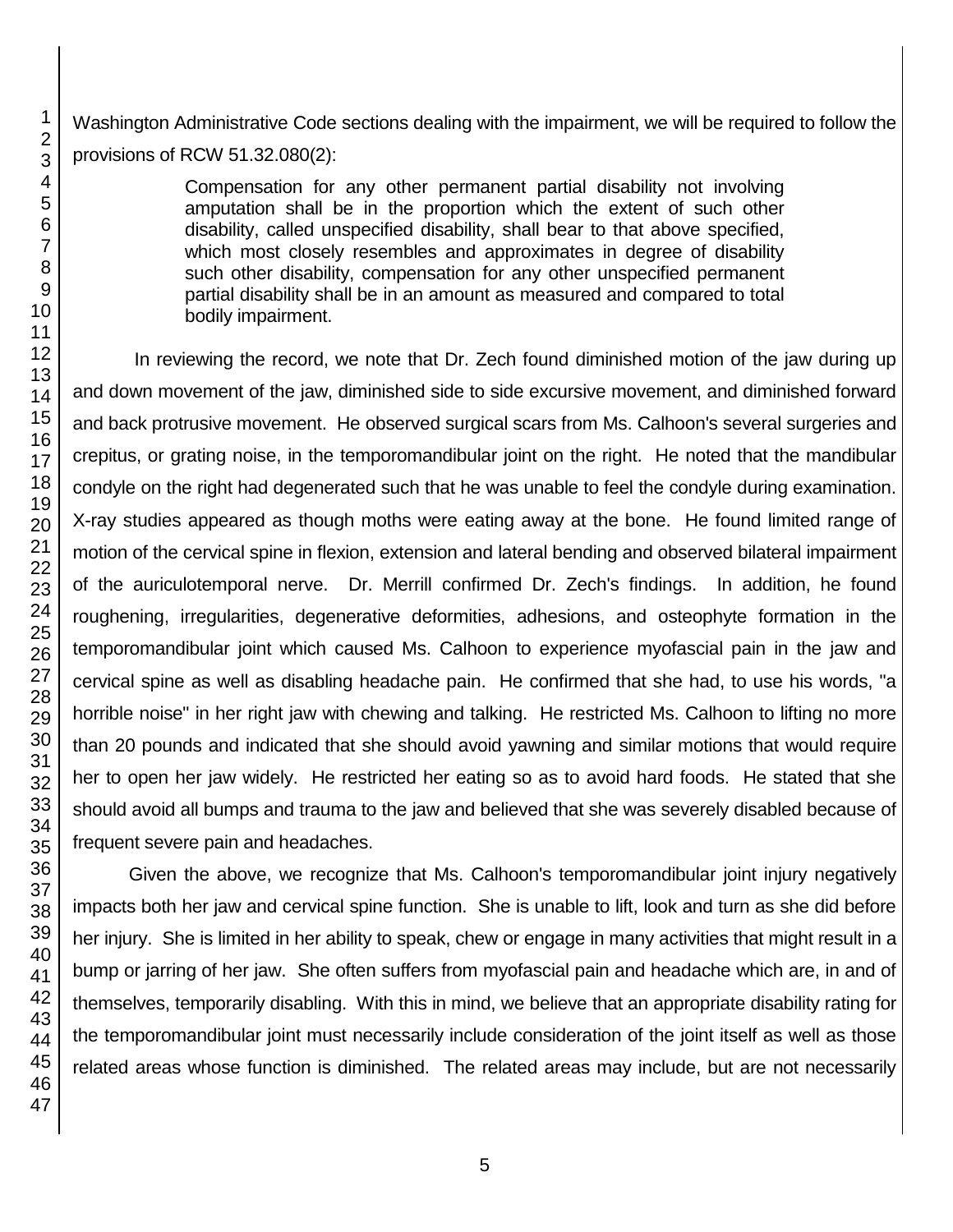limited to, the cervical spine, speech, dental health, digestion, headache and a variety of other conditions.

Permanent impairments of the cervico-dorsal spine are rated according to WAC 296-20-240 by reference to which of the five enumerated categories best describes a worker's condition. Category 5, for example, is equal to 35% of total bodily impairment. Similarly, permanent impairments of the upper digestive tract, stomach, esophagus, or pancreas are rated according to WAC 296-20-500 by reference to the five categories contained therein. A Category 5 under WAC 296-20-500 is equal to 60% of total bodily impairment. Permanent speech impairments are rated according to WAC 296-20- 460 and the six categories enumerated thereunder. A Category 6 of WAC 296-20-460 is equal to 35% of permanent bodily impairment. Permanent air passage impairments are rated according to WAC 296-20-400 with a Category 6 impairment being equal to 60% of total bodily impairment.

Our point in outlining the above is to recognize the percentages of disability compared to total bodily impairment and acknowledge that permanent impairments of the temporomandibular joint may directly or indirectly relate to each item. Recognizing that jaw function impacts on the ability to speak, chew, swallow, laugh and yawn, as well as the cervical spine and the ability to lift, look and turn, we might well conclude that a permanent impairment of the temporomandibular joint could fall within the range of 35-60% of total bodily impairment. However, we note that Ms. Calhoon retains a diminished ability to speak, chew and lift that would make such an award excessive. Given the ratings made by the physicians who testified here, and after consideration of the established ratings for related areas of the body, we conclude that Ms. Calhoon's jaw disability is best described by 30% of total bodily impairment. Until such time as a specific WAC section is promulgated or the legislature provides statutory direction that would lead us to conclude otherwise, we find that the above rating is an accurate reflection of the permanent partial disability she has experienced as a result of her industrial injury of September 28, 1984.

After consideration of the Proposed Decision and Order and the Petition for Review filed thereto, and a careful review of the entire record before us, we make the following:

# **FINDINGS OF FACT**

1. On October 8, 1984, the Department received an application for benefits alleging that Twila J. Calhoon sustained an injury on September 28, 1984.

The claim was accepted and benefits provided.

On October 14, 1992, the claimant filed a Notice of Appeal from the Department's order dated October 7, 1992, which set aside and held for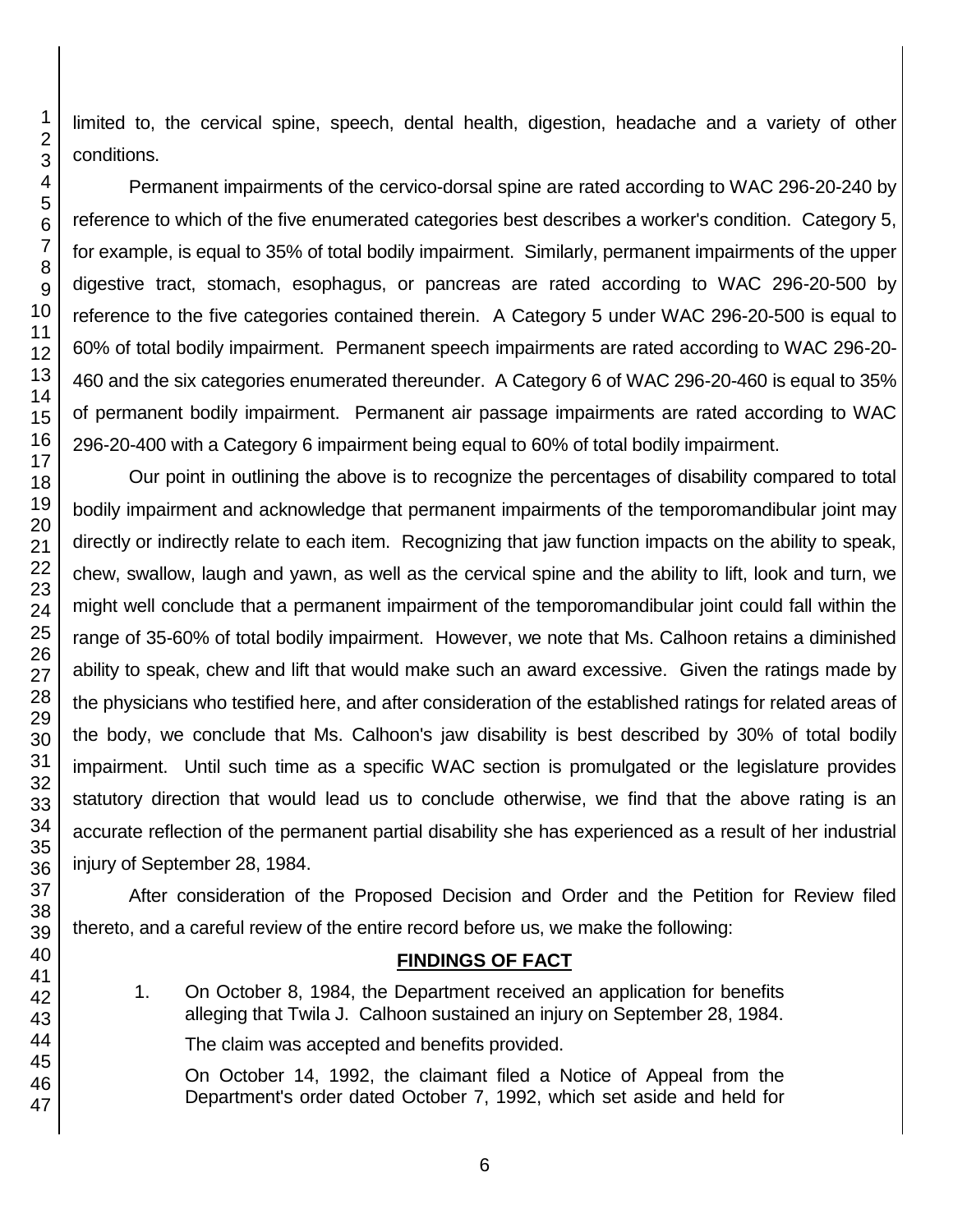naught the Department's overpayment order dated July 6, 1992 and closed the claim with time loss compensation as paid and with an award for permanent partial disability consistent with Category 2 cervical impairment and 8% for the temporomandibular joint condition; compensation for unspecified disabilities of 18% as compared to total bodily impairment; the order further provided that payment represents overpayment erroneously withheld.

On November 20, 1992, the Board issued an order granting the appeal, assigning Docket No. 92 5813, and directing that further proceedings be held on the issues raised therein.

- 2. Twila J. Calhoon was born April 1, 1958. She completed the eleventh grade.
- 3. Prior to September 1984, Ms. Calhoon experienced problems relating to her jaw and temporomandibular joints. Prior to September 1984, Ms. Calhoon's jaw problems did not result in any level of permanent partial impairment nor did they result in any physical restrictions which precluded her ability to perform any gainful employment on a reasonably continuous basis.
- 4. On September 28, 1984, Ms. Calhoon sustained an injury while in the course of her employment as a waitress with Alderbrook Inn. Ms. Calhoon simultaneously experienced a migraine headache and loud popping sensation which traveled up her upper back and neck when she turned and twisted in response to her name being called as she attempted to lift a large serving tray. Ms. Calhoon initially presented conservative treatment for her jaw and neck problems. By 1987 Ms. Calhoon had developed stabbing pain and tightness in her ears and neck, severe migraine headaches, jaw stiffness and tightness to the extent she had difficulty moving her jaw from left to right, and severe neck stiffness which interfered with her ability to turn her neck and/or put her head back. Between 1987 and 1991, Ms. Calhoon underwent numerous temporomandibular joint surgeries which provided temporary relief of her symptoms for a period of three to five months.
- 5. As of October 7, 1992, no further treatment was indicated, on a more probable than not medical basis, for the residuals of Ms. Calhoon's industrial injury.
- 6. As of October 7, 1992, Ms. Calhoon had a permanent partial disability of the temporomandibular joint which caused diminished function of the jaw and cervical spine and which was best described as 30% compared to total bodily impairment.
- 7. During the period of November 25, 1991 to October 7, 1992, the claimant was not capable of performing reasonably continuous gainful employment as a result of her industrial injury of September 28, 1984.